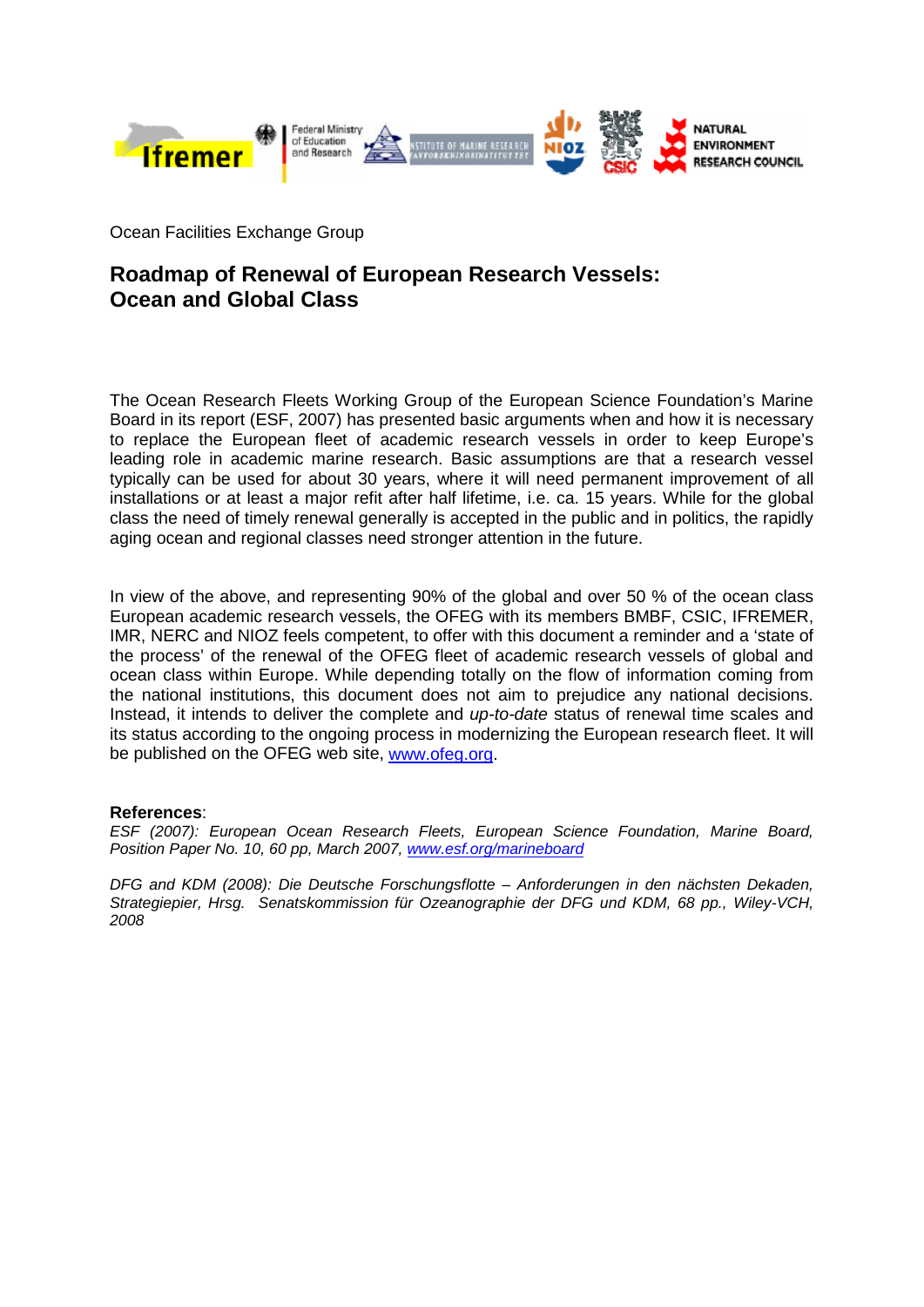

**5 RVs built after 2000: Global Class: Pourquoi Pas? 2005; James Cook 2007 Ocean Class: G.O. Sars 2003; Maria S. Merian 2005; Sarmiento de Gamboa 2007**